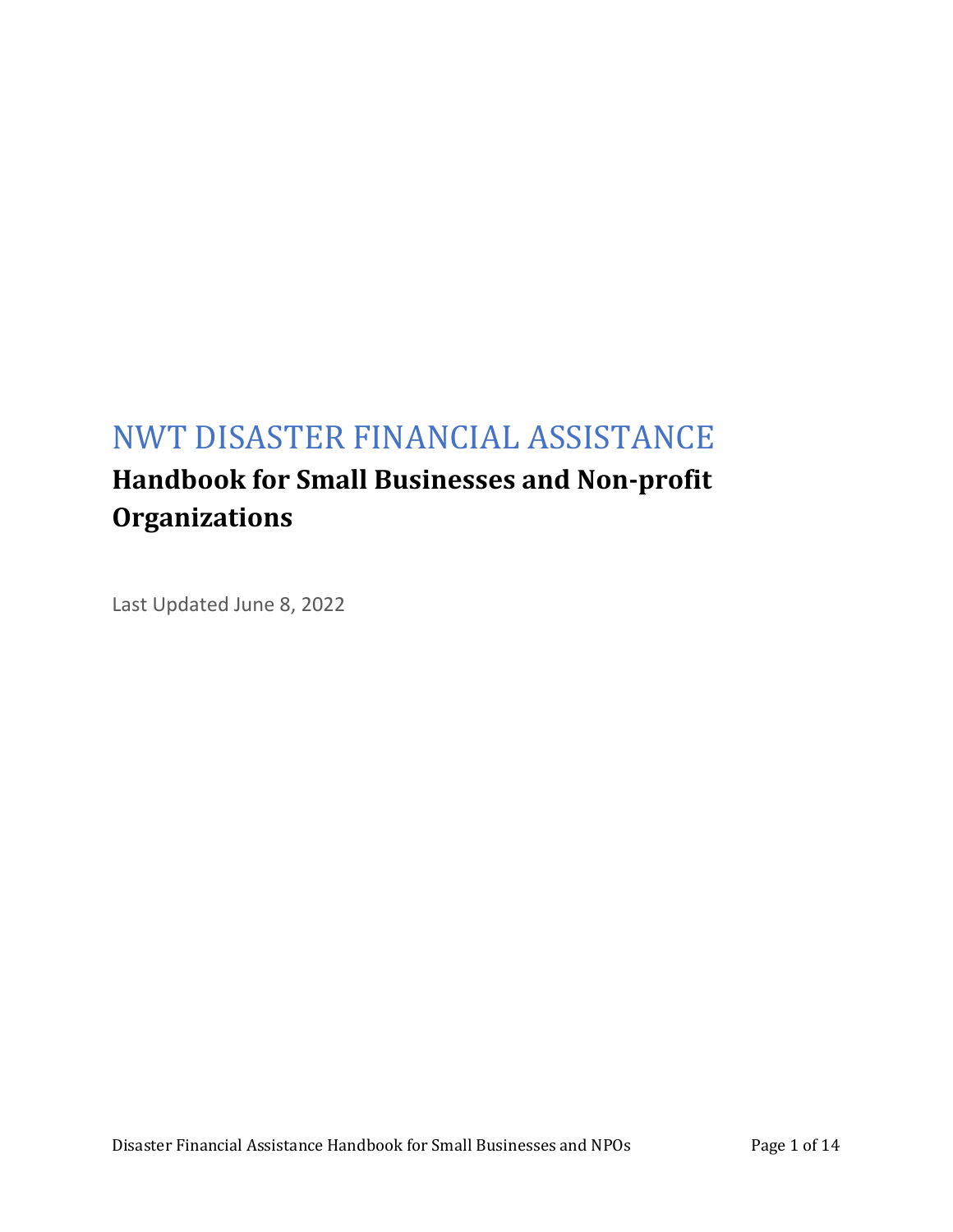# **Table of Contents**

This document is a living one in that it is expected to require revisions from one disaster event to the next. The Government of the Northwest Territories relies upon the feedback and suggestions from the last hazard event to keep this document current and valid. As new items are identified, as current items become out of date, and as costs change, this document will be updated to reflect those changes.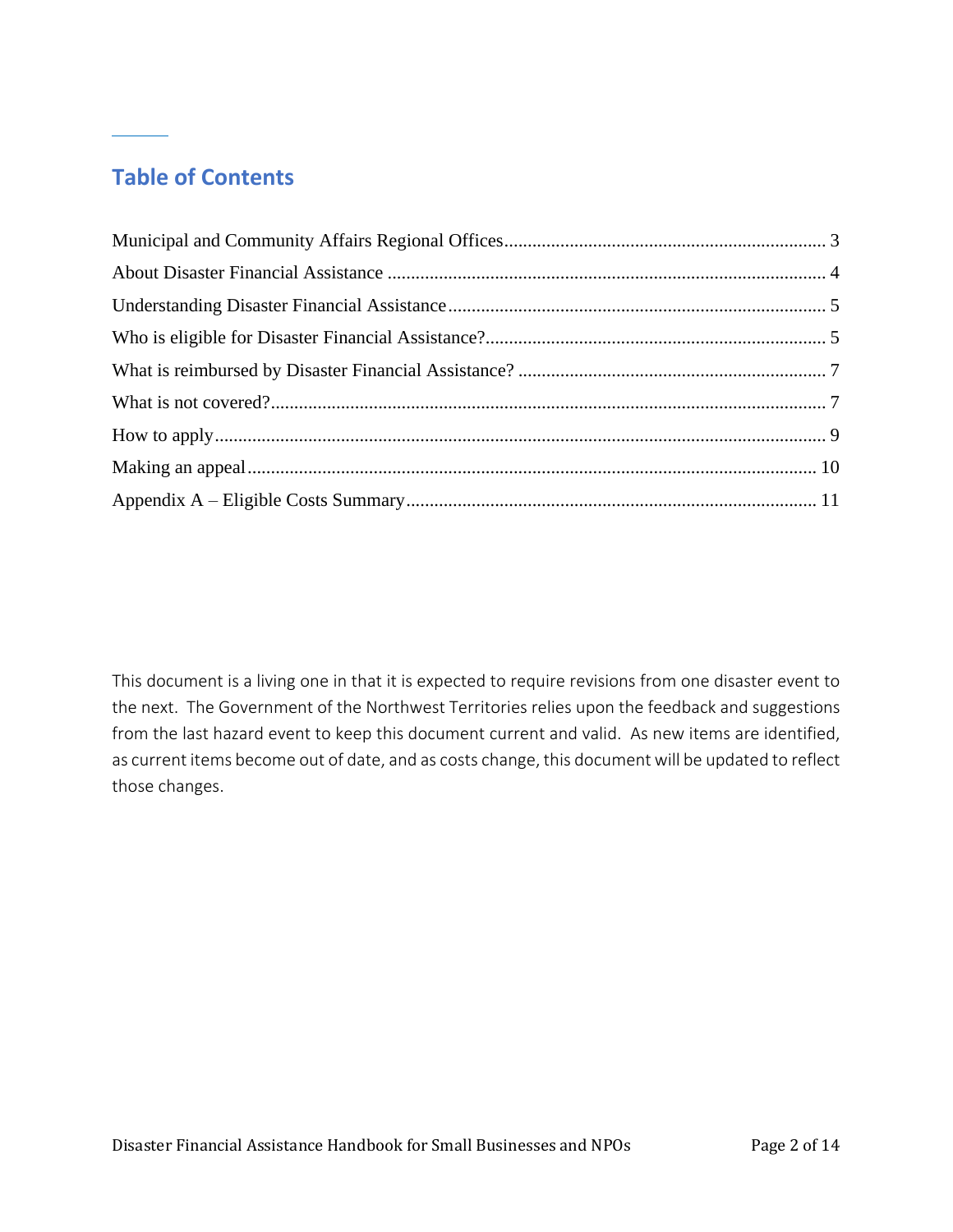### <span id="page-2-0"></span>**Municipal and Community Affairs Regional Offices**

### Beaufort Delta – Inuvik

GNWT Multi-Use Building 106 Veterans Way PO Box 1740 Phone: (867) 777-7121 Toll-Free: 1-877-777-3322 Fax: (867) 777-7352

### Sahtu - Norman Wells

#27 Mackenzie Drive - 2nd Floor Heritage Building PO Box 70 Phone: (867) 587-7100 Fax: (867) 587-2044

### South Slave - Fort Smith

177 McDougal Road 2nd Floor, Sweetgrass Building PO Box 127 Phone: (867) 872-6525

Fax: (867) 872-6526

#### North Slave - Yellowknife

1st Floor, Laing Building PO Box 1320 Phone: (867) 767-9167

### Fax: (867) 873-0622

Dehcho – Fort Simpson 2nd Floor, Milton Building (Above CIBC) PO Box 240 Phone: (867) 695-7220 Fax: (867) 695-2029

### South Slave Hay River Office – Hay River

#8, Capital Drive (Courthouse Building) PO Box 4356 Fax: (867) 874-4603

### North Slave Behchokò Office - Behchokò 2nd Floor, Nishi Khon Centre Fax: (867) 392-6312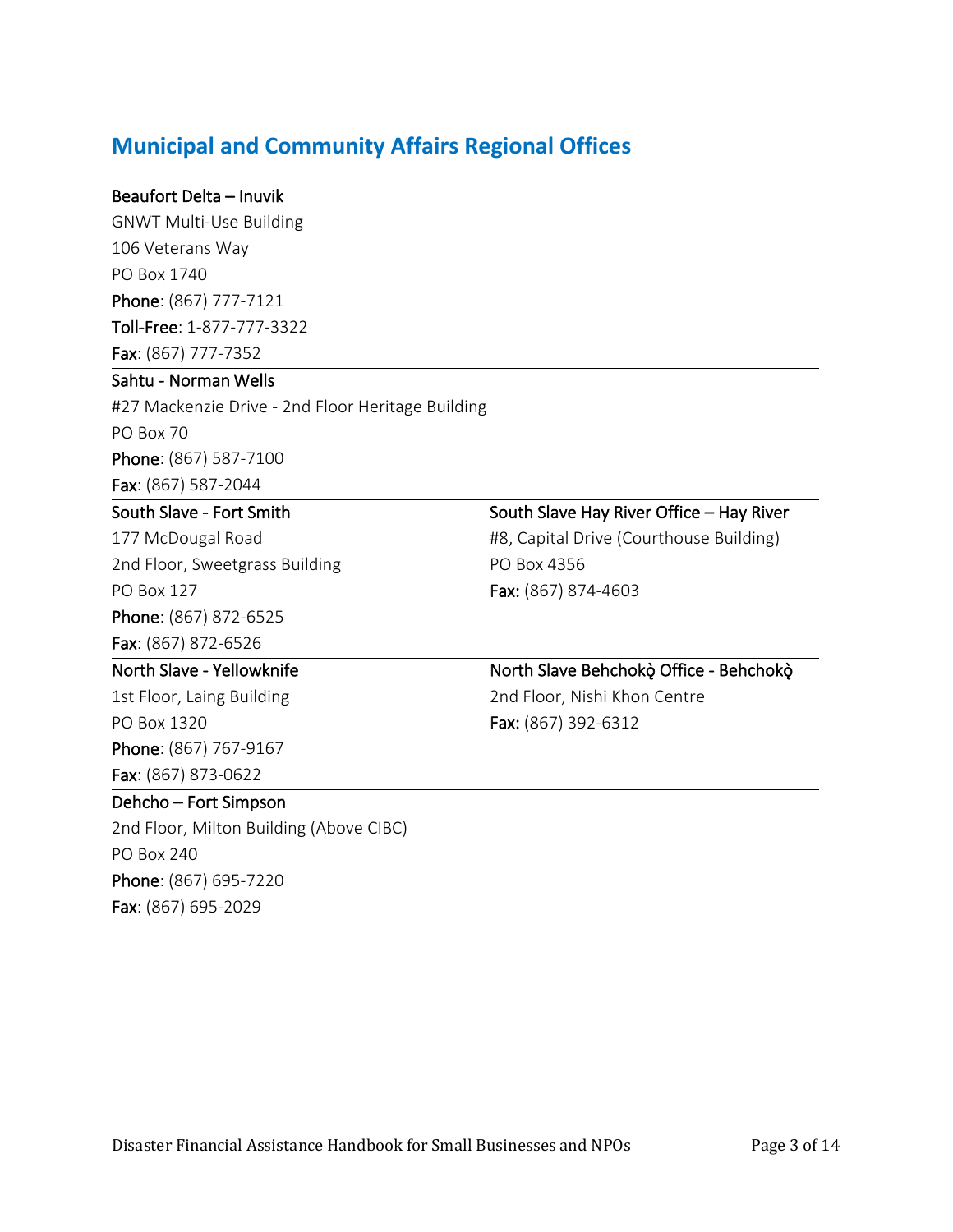### <span id="page-3-0"></span>**About Disaster Financial Assistance**

The Government of the Northwest Territories (GNWT) Disaster Assistance Policy (DAP) may be applied in the event of a natural disaster causing widespread damage affecting a large area or number of people which threatens loss of life, injury, property damage or economic disruption. The Department of Municipal and Community Affairs (MACA) administers the DAP on behalf of the GNWT.

DAP is a government-funded assistance program that may be implemented after a widespread disaster to ensure essential community functioning and cover the essential basic needs of residents, small businesses, non-profit organizations and local authorities. Disaster assistance is limited to essential items, the loss of which was neither preventable nor insurable. It is not an insurance program to recover all losses but provides assistance when the costs of a disaster exceed what you could reasonably be expected to bear on your own.

DAP is not intended to provide assistance for events affecting a single sector or property, accidents, chronic or pandemic health emergencies, or wildfires unless it threatens values-at-risk as set out in the Forest Fire Management Policy.

DAP aligns with the Government of Canada's **[Disaster Financial Assistance Arrangements](https://www.publicsafety.gc.ca/cnt/mrgnc-mngmnt/rcvr-dsstrs/gdlns-dsstr-ssstnc/index-en.aspx)** (DFAA) Guidelines. The DFAA supports provinces and territories in providing or reinstating the necessities of life to individuals, including help to repair and restore damaged homes.

The Government of Canada helps communities on reserve access emergency assistance through its [Emergency Management Assistance Program.](https://www.sac-isc.gc.ca/eng/1534954090122/1535120506707) The GNWT will coordinate flood recovery for First Nation Reserves in the Northwest Territories (NWT) with the Federal Government through Crown-Indigenous Relations and Northern Affairs Canada and Indigenous Services Canada.

The process to access disaster financial assistance through MACA is the same for businesses or nonprofit organizations on a First Nations reserve, but determinations on specific claims and the funding provided may differ.

These guidelines are for **small businesses and non-profit organization (NPOs)** once the DAP has been implemented. It can help small businesses and NPOs understand:

- The program
- Who can apply
- What it can help with
- How to apply or appeal
- Responsibilities when receiving assistance.

#### **Please read this handbook carefully before applying.**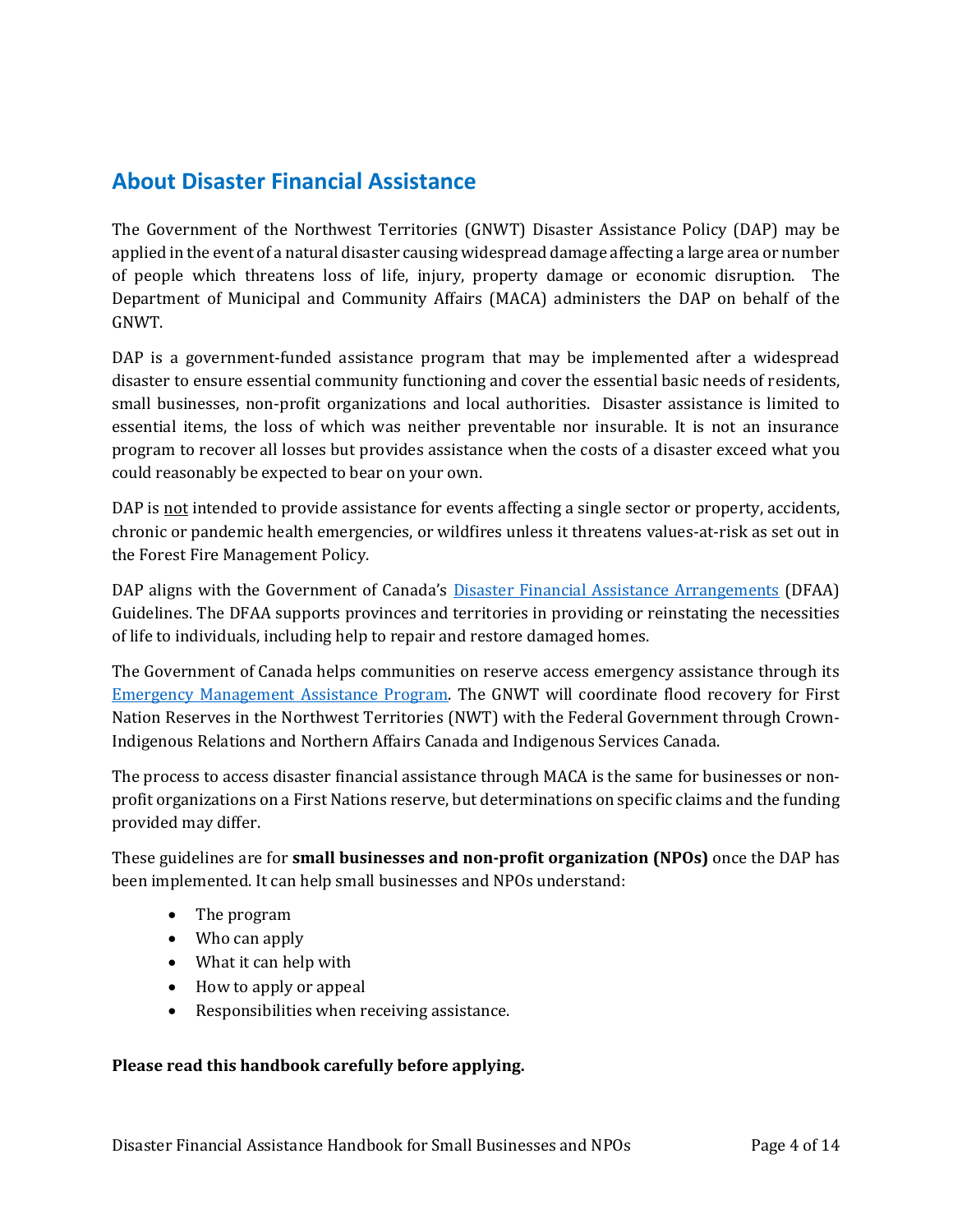# <span id="page-4-0"></span>**Understanding Disaster Financial Assistance**

### **The Disaster Assistance Policy**

Residents, small businesses, non-profit organizations, local authorities, and all levels of government are responsible for taking reasonable action to prevent and minimize damage resulting from a disaster.

Under the DAP, a single property can only be eligible for assistance up to 3 times, depending on whether mitigation measures were taken.

Assistance does not provide full compensation, but rather helps eligible recipients restore essential services and property to its pre-disaster condition when the damage resulting from a disaster was neither preventable nor insurable.

- Registration forms are provided to guide applicants through the process of verifying eligibility and allows the GNWT to initiate a file
- Detailed damage assessments are provided by the GNWT to registered applicants and are used to determine the nature and extent of the disaster event. .
- An advance payment equal to 50 percent of the value of damages in a detailed damage assessment up to a maximum of \$100,000 may be provided. Under extraordinary circumstances, determined on a case-by-case basis, the maximum of the detailed damage assessment amount can be provided (up to a maximum of \$240,000).

### <span id="page-4-1"></span>**Who is eligible for Disaster Financial Assistance?**

Small businesses or NPOs in the affected area with damages caused by the disaster valued at more than \$5,000 can apply for disaster financial assistance if the DAP has been implemented, insurance coverage wasn't available, or the costs of loss or damage caused by the disaster exceed what insurance covers.

A small business is a company licensed to carry out business in the NWT, employs 20 employees or less, makes at least \$10,000 but no more than \$2 million in gross revenues annually, and where the owners are dependent on the business for its livelihood; manage day-to-day operations; and own at least 50% of the business.

Self-employed commercial hunters, fishers, trappers, and other harvesters of natural resources, and persons providing rental accommodation in their homes or other premises, are considered small businesses under the DAP. One claim should be made per business.

If you are a small business owner, you must have proof of business or organization registration (e.g., certificate of federal incorporation, certificate of existence, business licence from the GNWT Corporate Registries or your community, certificates of compliance or good standing, or an online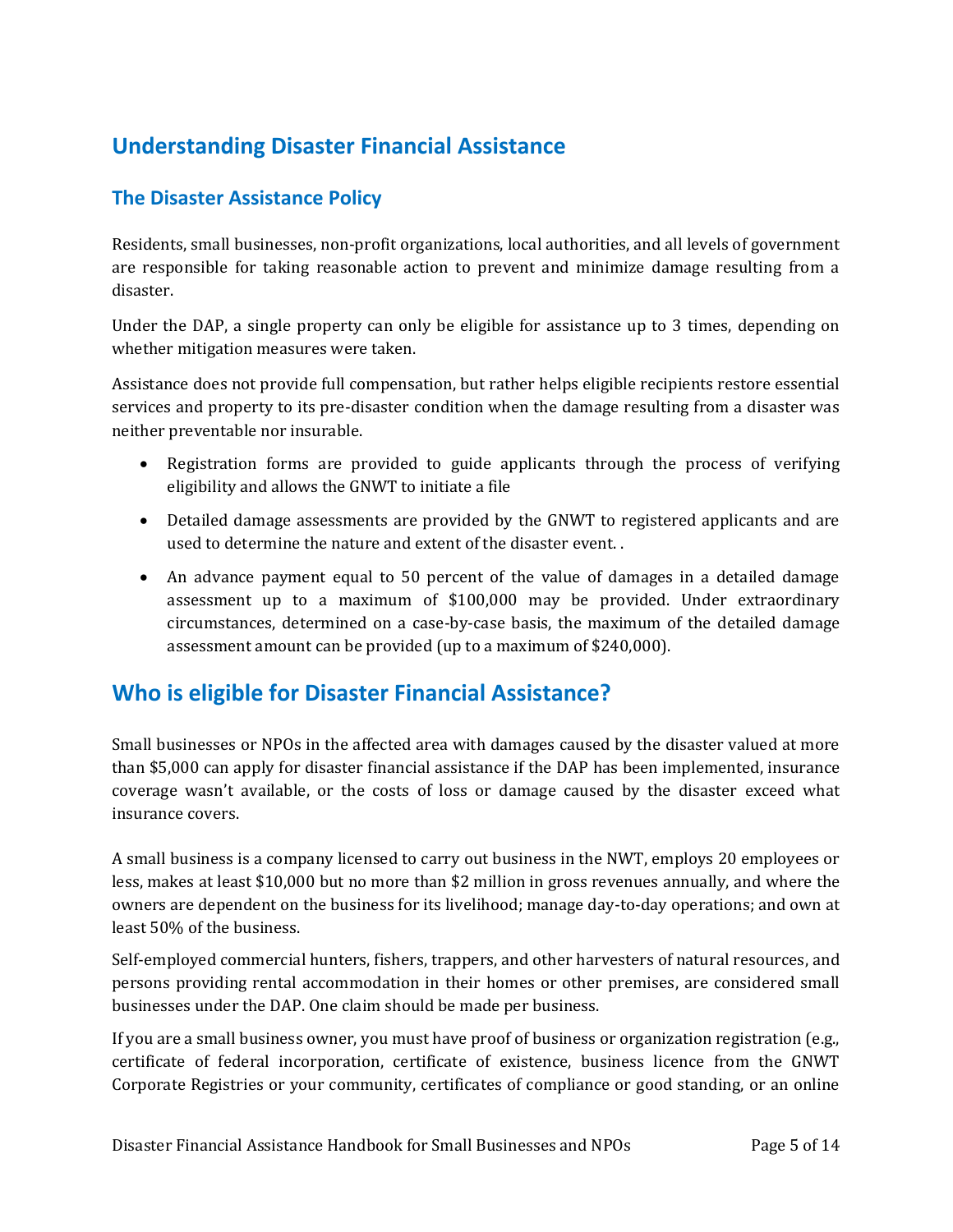report from the GNWT Corporate Registries), as well as income tax returns for all owners for the most recent tax year.

An NPO is a registered society, including a charitable organization, that meets requirements in Section 2 of the NWT *[Societies Act](https://www.justice.gov.nt.ca/en/files/legislation/societies/societies.a.pdf)*. In order to qualify for Disaster Financial Assistance, an NPO must deliver an essential service (e.g., food, shelter, addictions programming, or support for families experiencing family violence). If you are the operator of an NPO, you must have proof that your organization is registered to operate in the NWT (e.g., certificate of incorporation with the *Societies Act*, or letters of status).

Applicants are required to fill out and submit a Registration Form and provide supporting documents to show their eligibility. The Registration Form lists documents that can be accepted to show proof of eligibility as follows:

| <b>Eligibility Criteria</b>                                                  | <b>Operator of Small Business or NPO</b>                                                                                                                                                                                |
|------------------------------------------------------------------------------|-------------------------------------------------------------------------------------------------------------------------------------------------------------------------------------------------------------------------|
|                                                                              | <b>Business Address</b>                                                                                                                                                                                                 |
| <b>Small Business or NPO in the</b>                                          | • Signed mortgage                                                                                                                                                                                                       |
| <b>Affected Area</b>                                                         | • Property tax bill                                                                                                                                                                                                     |
|                                                                              | • Certificate of title                                                                                                                                                                                                  |
|                                                                              | • Land title or lease or letter from the Department of Lands                                                                                                                                                            |
|                                                                              | • Rental agreement or lease                                                                                                                                                                                             |
|                                                                              | • Letter from your landlord                                                                                                                                                                                             |
| <b>NPO Providing an Essential</b><br><b>Service</b>                          | • Copy of GNWT or other contribution agreement<br>• Copy of bylaws and/or constitution<br>• Annual report<br>• Letter from a local authority or other government<br>representative describing the activities of the NPO |
| Damage or loss caused by the<br>disaster valued at more than<br>\$5000       | • Detailed damage assessment provided by the GNWT                                                                                                                                                                       |
| Damage or loss caused by the<br>disaster was not insurable or<br>preventable | • A letter or email from your insurance explaining what they<br>will pay to repair/replace your damaged property                                                                                                        |
|                                                                              | • Any documents showing that preventative actions were taken<br>where possible                                                                                                                                          |
| <b>Financial statements for the</b><br>most recent fiscal year               | • Financial statements prepared by an accountant<br>• T2 Corporation Income Tax Return                                                                                                                                  |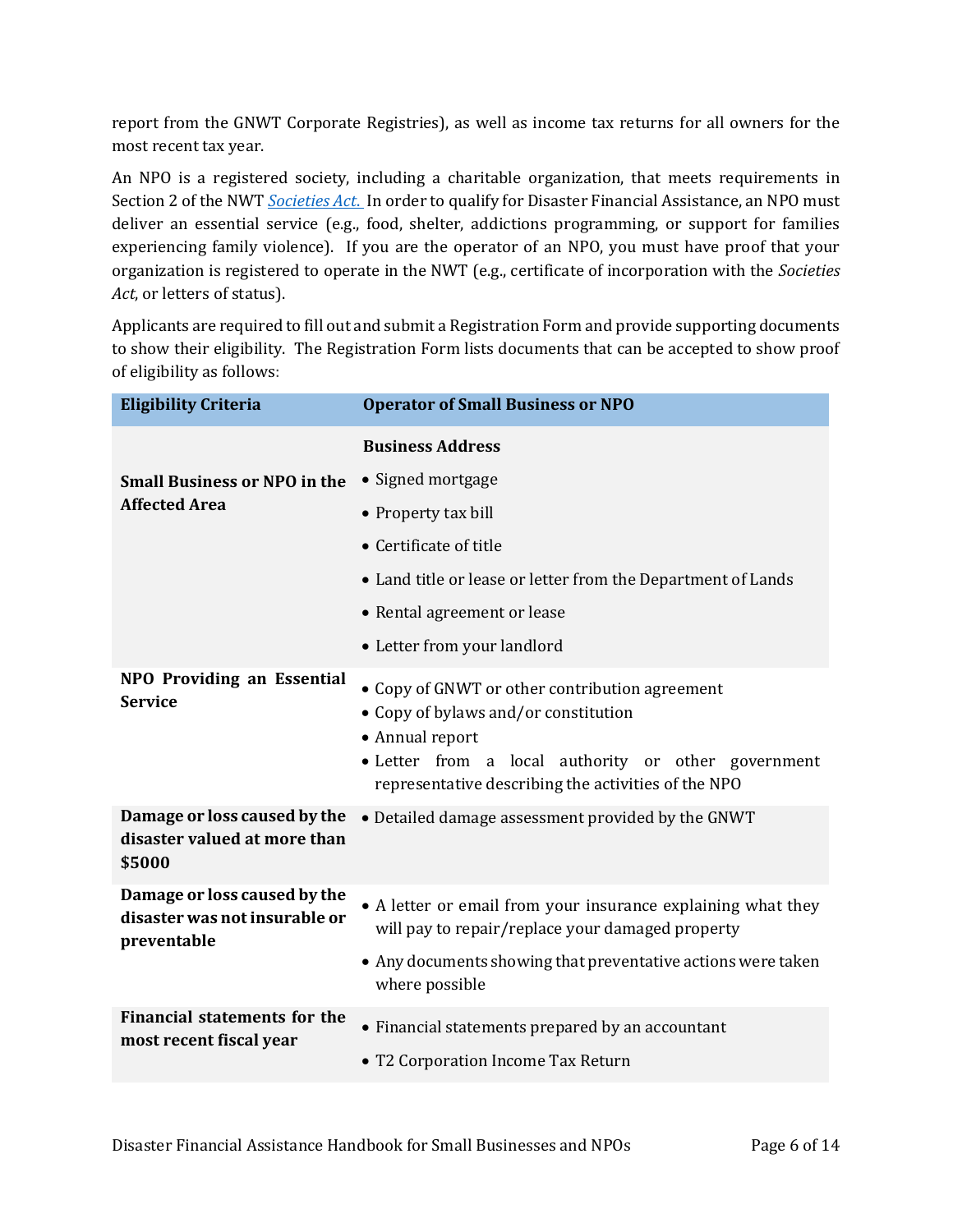## <span id="page-6-0"></span>**What is reimbursed by Disaster Financial Assistance?**

The GNWT will hire assessors to conduct a detailed damage assessment on your business or NPO. While these assessments are needed to support your request for Disaster Assistance, insurance reports, or contractors' quotes/invoices can also be used to support your request for Disaster Assistance. Once you have this documentation, you can APPLY for disaster assistance.

Assistance may be provided to businesses or NPOs for loss and/or damages of its primary place of business only.

Assistance will not be provided for the first \$5,000 of eligible expenses. Disaster Financial Assistance may assist businesses and NPOs with 90 percent of the total eligible cost to replace or repair damaged property essential to restore basic operations, up to a maximum of \$240,000, that is not paid by insurance or any other programs.

Assistance will only be provided to assist with eligible costs that were actually incurred by the applicant. The Eligible Costs Summary Table provided in Appendix A captures typical expenses covered through the DAP. In order to have your expenses reimbursed, you need to submit a disaster assistance claim and the required the documentation identified by MACA. Should your circumstance not fall within the categories outlined in Appendix A, or you have questions about the eligibility categories, please work with your Pathfinder to assess your situation.

When submitting a claim, applicants should list all damage and loss, and keep a record of photos, videos, warranties, or other supporting documents. Applicants should also be sure to keep all receipts related to clean up. Backup documentation including photos, receipts, invoices and logs of hours worked will be required to support your claim.

### <span id="page-6-1"></span>**What is not covered?**

Disaster assistance is limited to essential items, the loss of which was neither preventable nor insurable. It is not an insurance program to recover all losses. The Exclusion Table below shows examples of items that are not eligible for assistance; it is not meant to be an exhaustive list. If you have questions about this list, please reach out to your Pathfinder.

#### **EXCLUSIONS**

Small business or NPO property located in an area without appropriate land tenure.

Damage, loss, depreciation, or deterioration to small businesses and NPOs that was not caused by a disaster including damage that existed before the disaster happened.

Damage or loss due to a normal business risk, and normal costs of operation and maintenance

The loss of non-essential elements to your small business or NPO including company-owned recreational property, works of art and furnishings.

The cost of repairing your small business or NPO or replacing items that is covered by insurance, other government programs, charity donations, any other source of funding or recoverable through legal action.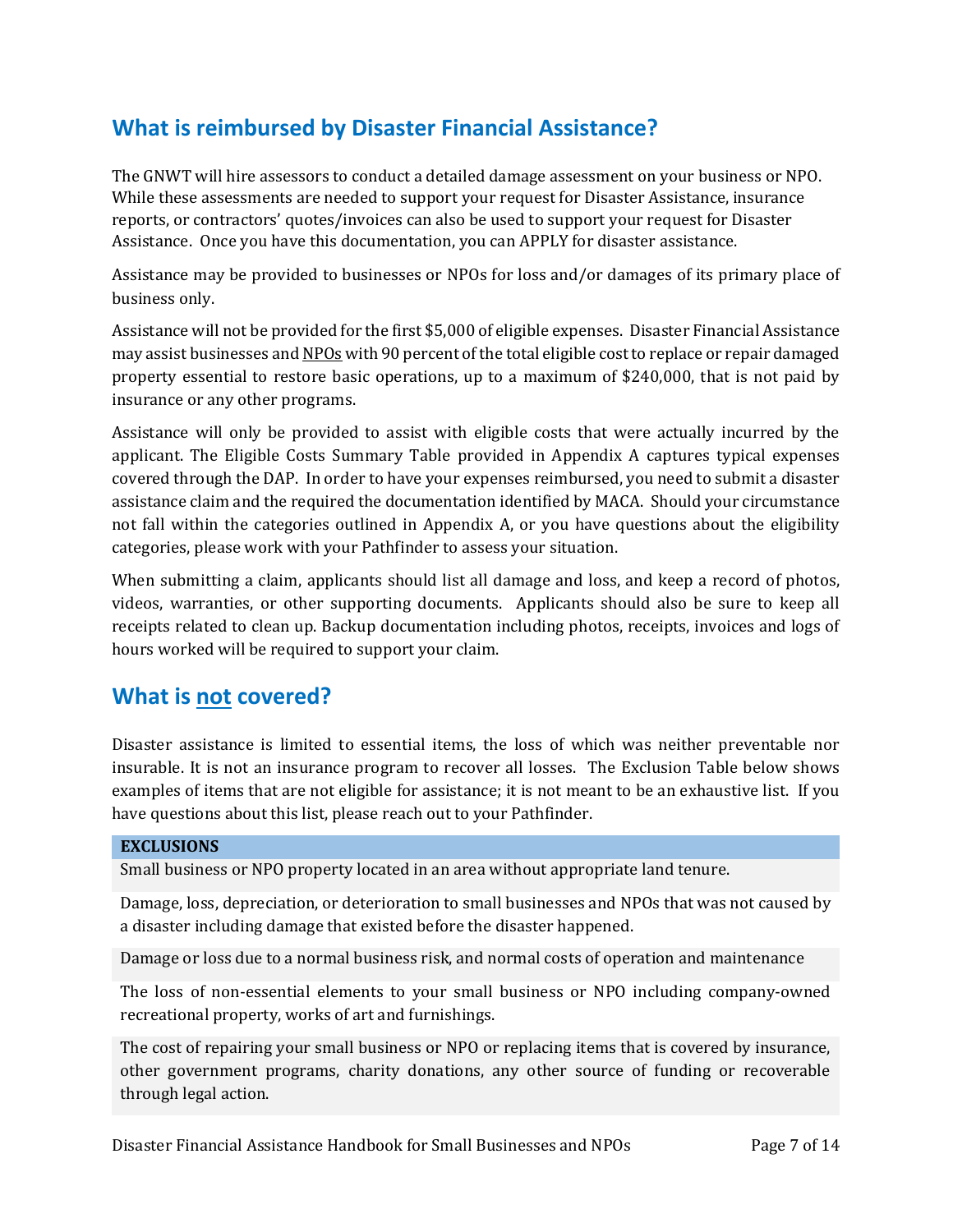#### **EXCLUSIONS**

Insurance deductibles.

Damage to your small business or NPO if it is outside of the area affected by the disaster.

Loss of income, wages, profits and/or revenue, loss of production or productivity, loss of opportunity, inconvenience, loss of asset or market value or market share.

Interest on loans, loan payments, and late payment fees

Earthworks done outside of your small business or NPO property where you have no land tenure.

The costs of repairing a road that is not essential for operating of your small business or NPO.

Any repair or restoration work beyond that of restoring property to its pre-disaster condition.

<span id="page-7-0"></span>Relocation, storage, disinfection, and clean-up of items that are not essential (e.g., art or personal property) for running your small business or non-profit organization.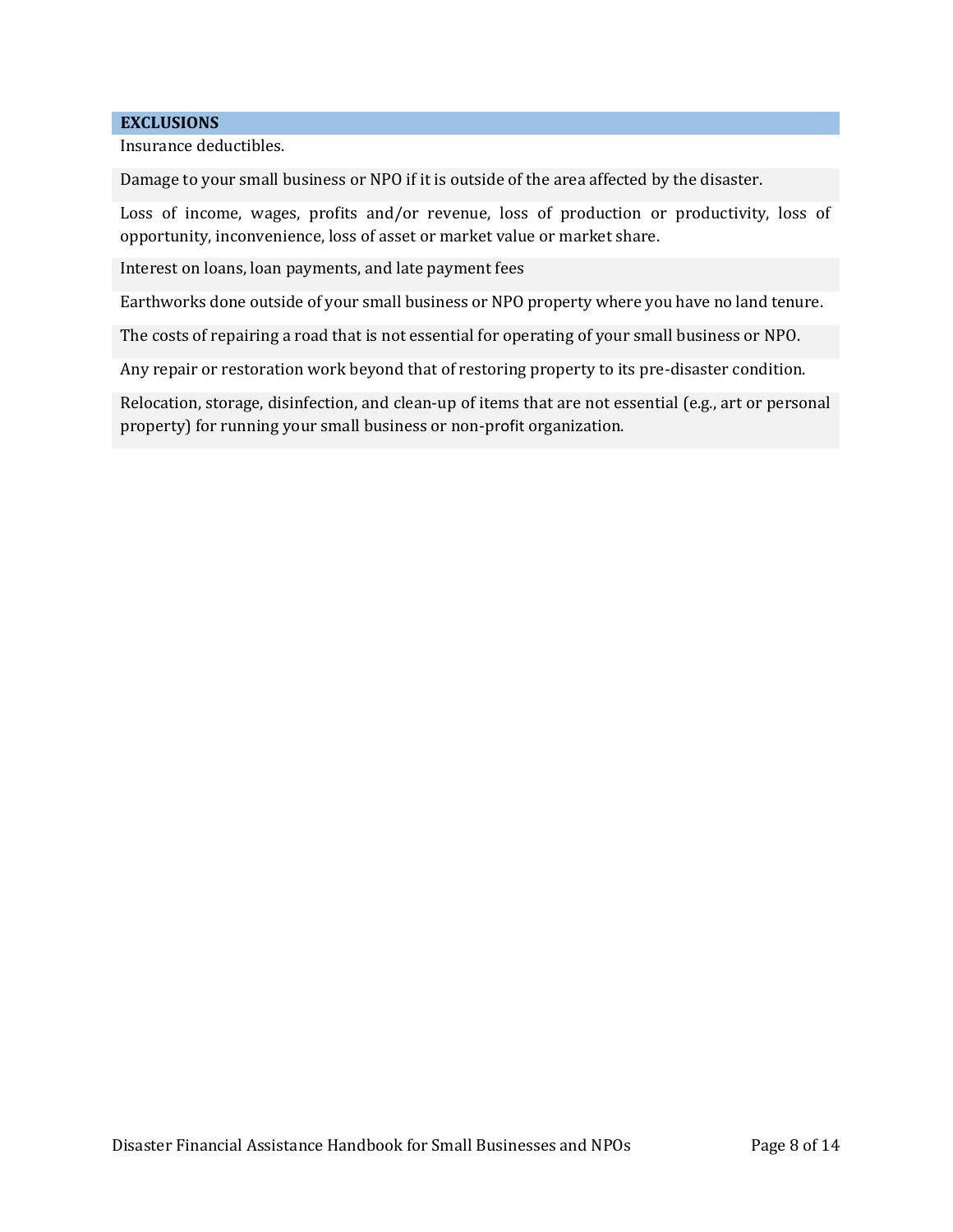### **How to apply**

#### **1. Register**

You should register **within 90 days** of implementation of the Disaster Assistance Policy for your area. Talk to a Pathfinder by emailing at [flood@gov.nt.ca](mailto:flood@gov.nt.ca) and/or fill out this form: <https://www.maca.gov.nt.ca/en/content/registration-form-residents>

#### **2. Detailed Damage Assessment Completed**

The GNWT will hire assessors to conduct a detailed damage assessment on your home. While these assessments are needed to support your request for Disaster Assistance, insurance reports, or contractors' quotes/invoices can also be used to support your request for Disaster Assistance. Typically, detailed damage assessments take **3 weeks** to be issued after the assessors have been at your home. If you have not received your detailed damage assessment after three weeks or if you have questions about its contents, please follow up with the Pathfinder. Documentation of the actual loss or damage you experienced as a result of a disaster event is needed to file a claim and to request an advance Disaster Assistance payment.

#### **3. Emergency Repairs**

The GNWT will hire contractors to assist with emergency abatement work. There can be many properties that require this work, so this process may take several weeks to complete. You can also purchase supplies and materials or hire contractors on your own. Before starting, contact your insurance company. Document all the work you do: take pictures, keep all receipts, and keep a log of the time you put in. All of this documentation will be needed for your final claim.

#### **4. Advance Payment**

You can request a one-time advance on Disaster Assistance after receiving the detailed damage assessment. This is done by filling out the Advance Payment Request Form. The Advance Payment Request Form should be submitted **within 60 days** of receiving your detailed damage assessment. The funding received from the Advance Payment is deducted off your total final eligible claim amount. You can expect your Advance Payment to be processed within **5-7 days** of submitting a completed Advance Payment request form.

#### **5. Disaster Assistance Claim**

Complete and submit a Disaster Assistance Claim Form to have your claim reviewed, your expenses assessed for eligibility and processed.

<span id="page-8-0"></span>For more information speak to a Pathfinder by emailing  $f_{\text{load}}@gov.n.t.ca$  or go to: <https://www.maca.gov.nt.ca/en/services/flood-recovery/disaster-financial-assistance>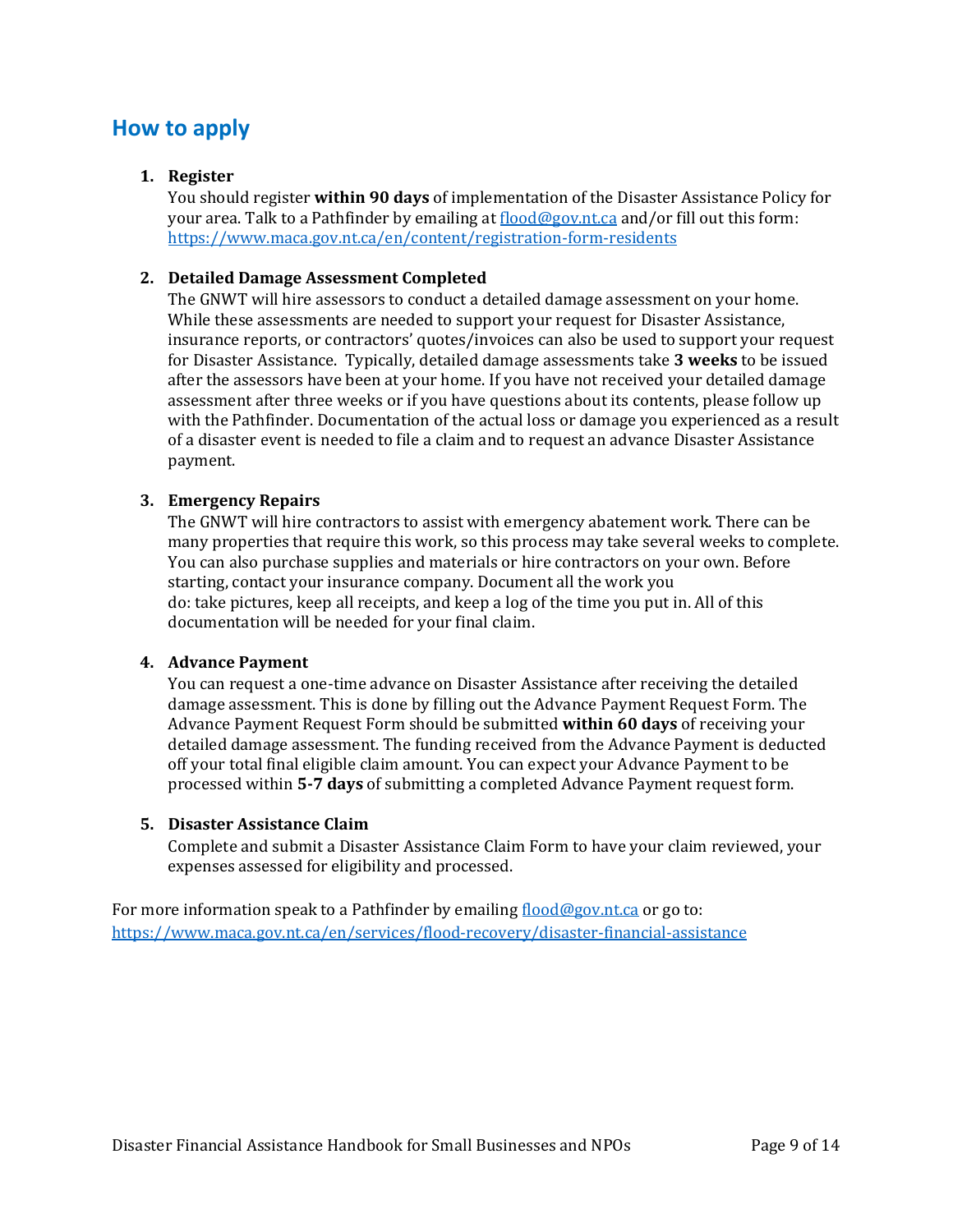### **Making an appeal**

If you disagree with a decision that has been made with your claim for disaster assistance, you can appeal:

• Write to the Deputy Minister within 30 days of the decision on your claim for disaster assistance at:

> Deputy Minister Municipal and Community Affairs 600, 5201 - 50th Ave Yellowknife, NT X1A 3S9

Or by email: [flood@gov.nt.ca](mailto:flood@gov.nt.ca)

- Explain why you disagree with the decision.
- Appeals are accepted if a mistake was made and/or if information you provided (receipts, photos, support documents, etc.) was not considered.
- Appeals are not accepted if you disagree with the DAP itself or these Guidelines.
- Appeal decisions are final and will be sent to you in writing, explaining how and why the appeal decision was made.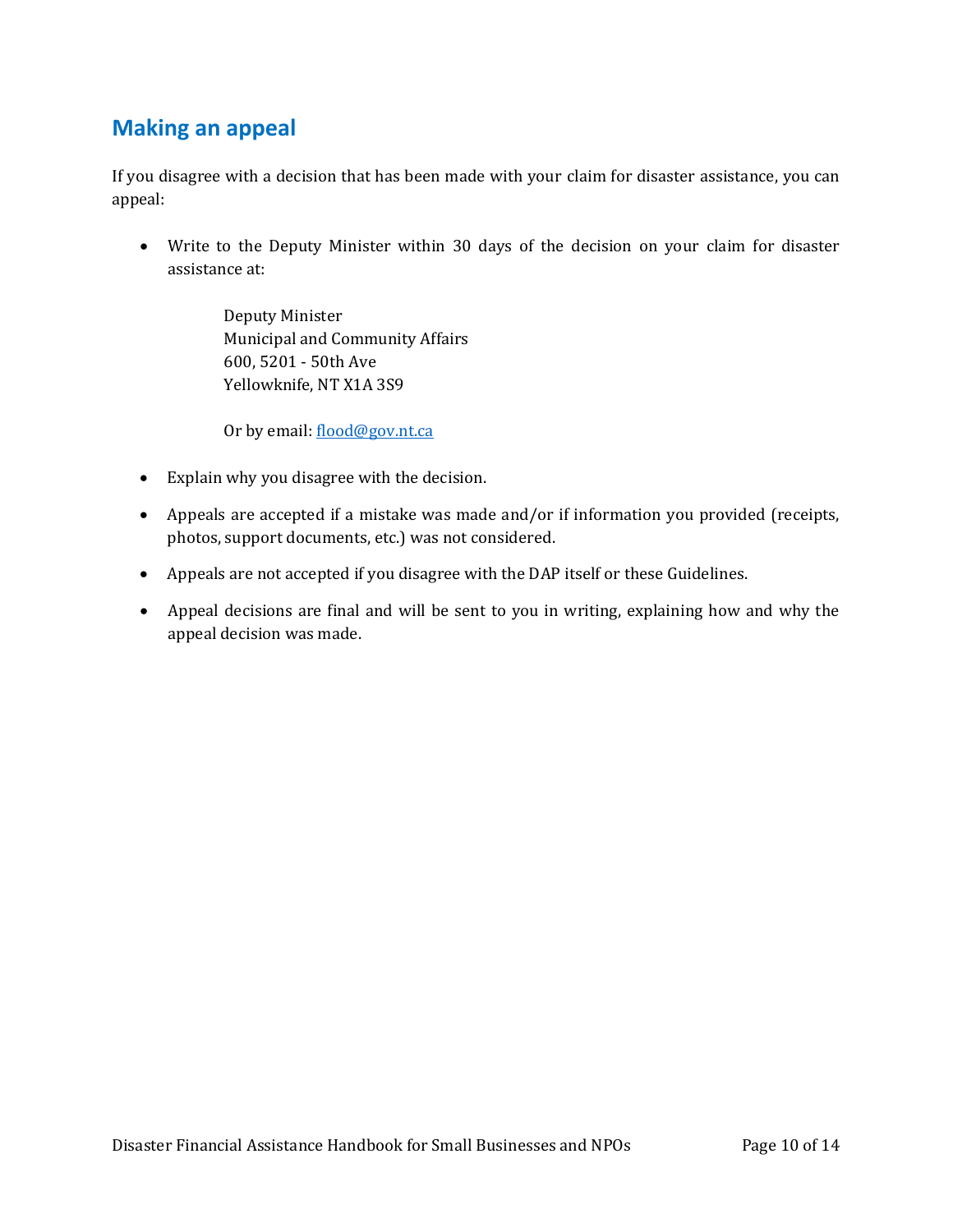# <span id="page-10-0"></span>**Appendix A – Eligible Costs Summary**

|                                                                                                                                                                                       | <b>Expense categories</b>        | <b>Small Businesses and NPOs</b>                                                                                                                                                                                                                                                                                                                                                                                                                                              |
|---------------------------------------------------------------------------------------------------------------------------------------------------------------------------------------|----------------------------------|-------------------------------------------------------------------------------------------------------------------------------------------------------------------------------------------------------------------------------------------------------------------------------------------------------------------------------------------------------------------------------------------------------------------------------------------------------------------------------|
|                                                                                                                                                                                       | agricultural food production.    | Self-employed commercial hunters, fishers, trappers, and other harvesters of natural resources - an<br>enterprise that meets the criteria of a small business as set out in the Disaster Assistance Policy that is<br>permitted and licensed in the NWT to carry out commercial activities involving timber, wildlife, or                                                                                                                                                     |
| <b>RESPONSE</b><br>(From the point<br>of imminent<br>danger to when a<br>safety assessment<br>has been<br>conducted by the<br>community<br>government and<br>the risk has<br>passed.) | <b>Flood Zone Eligibility</b>    | If the 100-year flood level or historical high-water level (whichever is<br>higher) is surpassed, structures mitigated to that level may be eligible.<br>Areas in a flood way or fringe will not be eligible unless they have<br>been mitigated to the 100-year flood level or historical high-water<br>levels.                                                                                                                                                               |
|                                                                                                                                                                                       | <b>Actions to prevent damage</b> | Raising or moving furniture.<br>$\bullet$<br>Transporting and storing furniture for a maximum of six (6)<br>months.<br>Buying sandbags.<br>Renting equipment or paying for services such as building<br>embankments, digging a ditch, or any other measure taken based<br>on orders from a community government or the GNWT.<br>Boarding up doors and windows.<br>Reconnecting essential services (e.g., power) that were<br>disconnected as a precaution. to prevent damage. |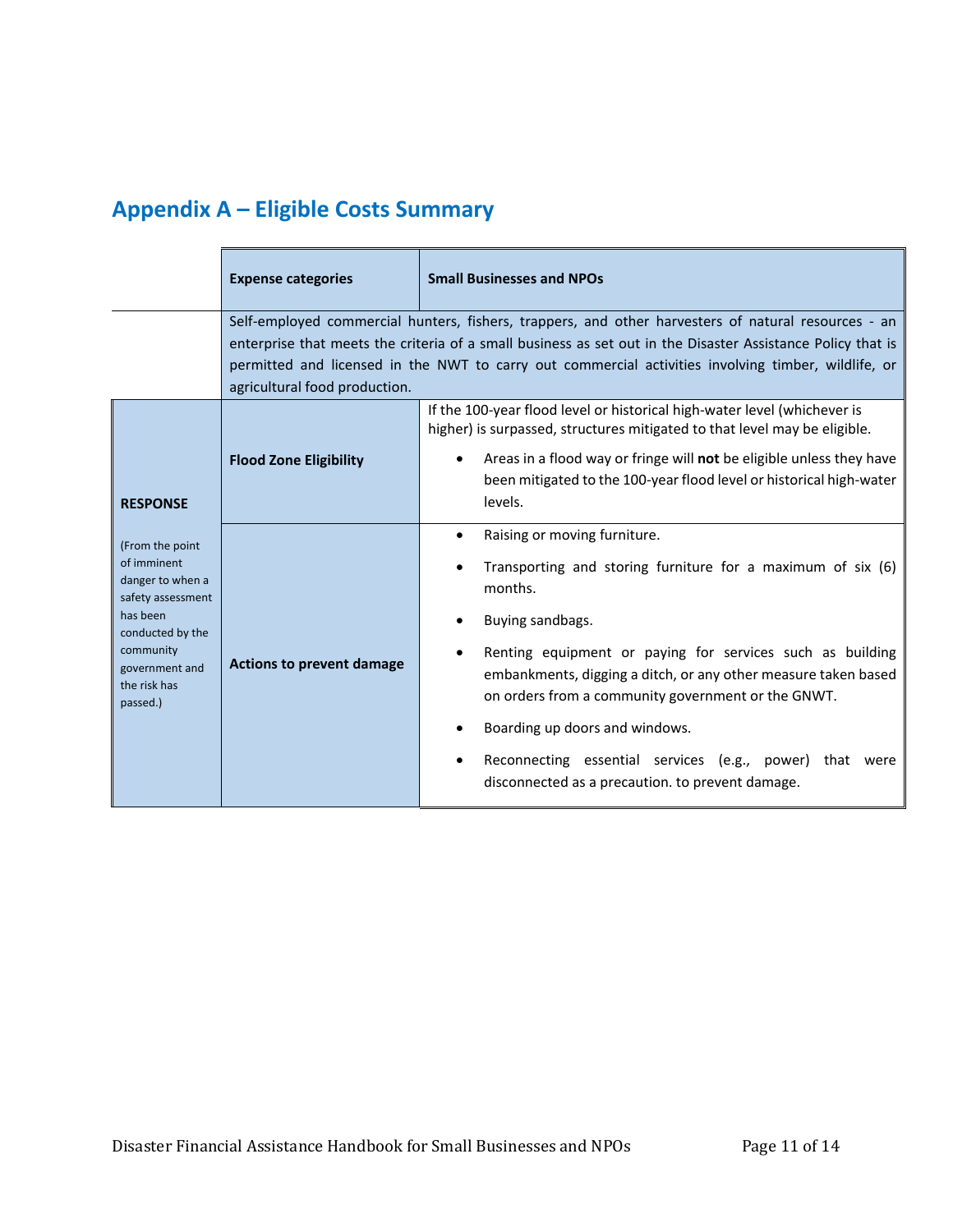|                                                                                                                                          | <b>Expense categories</b>       | <b>Small Businesses and NPOs</b>                                                                                                                                                                                                                                                                                                                                                                                                                                                                                                                                                                                                                                                                                                                                                                                                   |
|------------------------------------------------------------------------------------------------------------------------------------------|---------------------------------|------------------------------------------------------------------------------------------------------------------------------------------------------------------------------------------------------------------------------------------------------------------------------------------------------------------------------------------------------------------------------------------------------------------------------------------------------------------------------------------------------------------------------------------------------------------------------------------------------------------------------------------------------------------------------------------------------------------------------------------------------------------------------------------------------------------------------------|
| <b>RECOVERY</b><br>(Once it is safe to<br>return to the<br>disaster area and<br>activities to try to<br>return to normal<br>have begun.) | <b>Cleanup and disinfection</b> | Renting office space and equipment or storage for six (6) months.<br>Pumping excess water.<br>Removing damaged furniture.<br>Cleaning and disinfecting your business.<br>Removing of building materials to prevent mould or other<br>hazards.<br>Removing debris like trees and branches.<br>Removing contaminated soil.<br>Using dehumidifiers, pumps, dumpsters, generator, or fans.<br>Cost of contractors.<br>Cost of cleaning and disinfecting products.<br>Tipping fees at solid waste facilities.<br>Rental fees of equipment.<br>Reasonable compensation paid by business or NPO to its<br>employees or a contractor for cleanup to clean a place of business<br>to prepare it to reopen - detailed in the cleanup log in the GNWT<br>Disaster Assistance Claim Form with timesheets of employees<br>and proof of payment. |
|                                                                                                                                          | <b>Essential conten</b>         | Items eligible are items that are essential contents to run a small business<br>or NPO. Examples include:<br>Essential equipment and tools.<br>٠<br>Replacing damaged or lost inventory or stock.<br>Essential furniture and appliances.<br>Essentials items for maintenance.<br>Essential computer systems.                                                                                                                                                                                                                                                                                                                                                                                                                                                                                                                       |
|                                                                                                                                          | <b>Repairs of buildings</b>     | The detailed damage assessment, paid for by the GNWT, will be used to<br>identify the extent of damage caused by the disaster. A report from your<br>insurance provider could also be used to identify the extent of damage<br>caused by the disaster. Assistance will only be provided for eligible<br>damages, such as:                                                                                                                                                                                                                                                                                                                                                                                                                                                                                                          |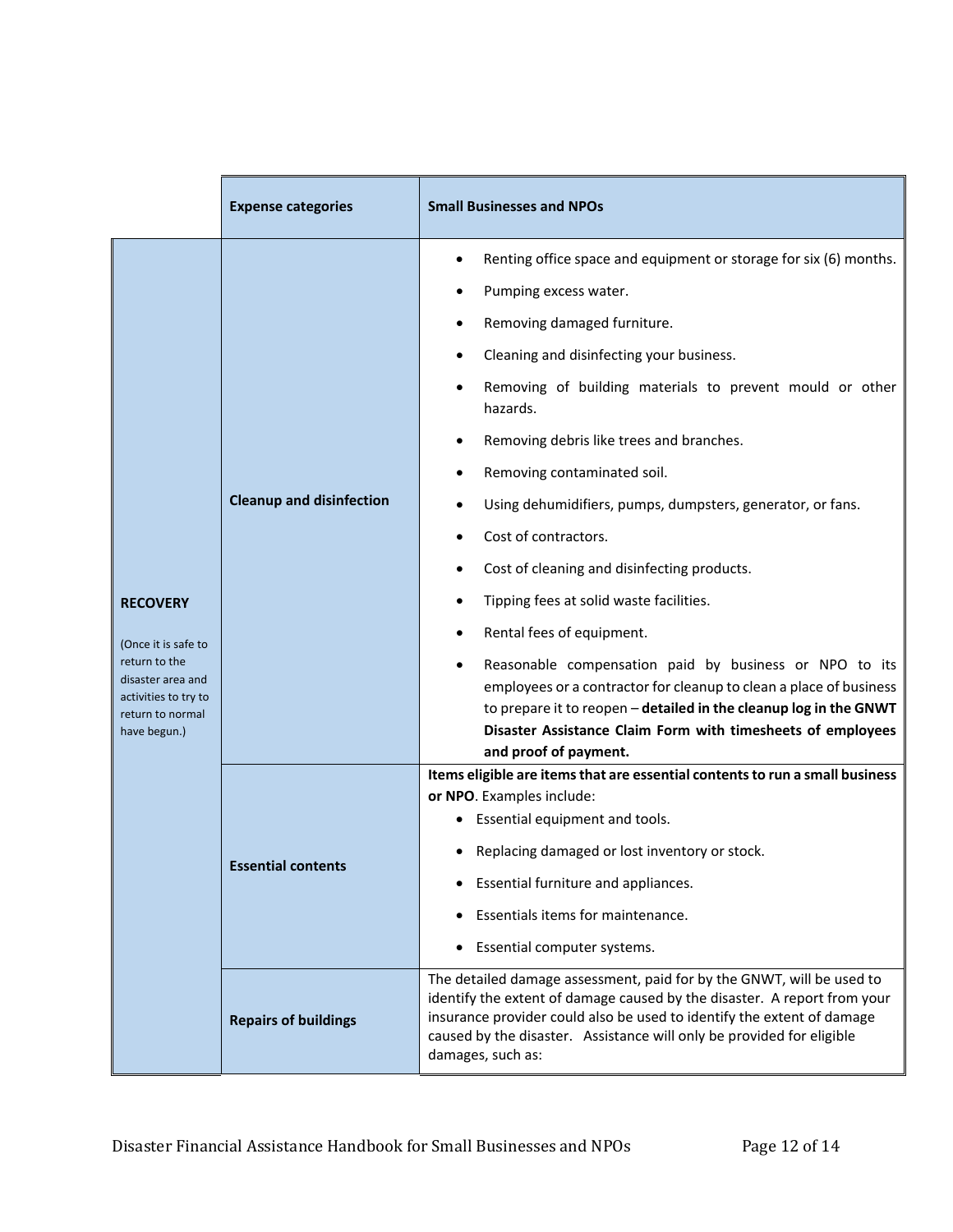|  | <b>Expense categories</b>      | <b>Small Businesses and NPOs</b>                                                                                                                                                                                                                                                                                                                                         |
|--|--------------------------------|--------------------------------------------------------------------------------------------------------------------------------------------------------------------------------------------------------------------------------------------------------------------------------------------------------------------------------------------------------------------------|
|  |                                | Repairs to the foundation, exterior siding, structure (showers and<br>bathtubs, toilets, floors, windows, doors, ceilings and walls), roof,<br>chimney, and plumbing, heating, air exchange and electrical<br>systems, and cleaning, flushing, repair or replacement of septic<br>tanks.                                                                                 |
|  |                                | Repairs to commercial roads, parking areas and docks that are<br>necessary for safety or to operate the small business or NPO.                                                                                                                                                                                                                                           |
|  |                                | Restoring landscaping that is essential (e.g., recreation facilities,<br>golf course or botanical garden) or required by a bylaw.                                                                                                                                                                                                                                        |
|  |                                | If you want to mitigate your home from future disasters, any measures<br>taken should be discussed with your Pathfinder ahead of time because<br>there are standards that need to be followed. If you do not take any<br>mitigative measures, your property may not be eligible for disaster<br>assistance for future disasters. Some mitigation expenses could include: |
|  |                                | Moving buildings or facilities to an area less at risk of being flooded.                                                                                                                                                                                                                                                                                                 |
|  |                                | Elevating the buildings or facilities.                                                                                                                                                                                                                                                                                                                                   |
|  |                                | Moving the furnace, hot water heater and electrical box above<br>flood level.                                                                                                                                                                                                                                                                                            |
|  |                                | Replacing the furnace with baseboard heaters.                                                                                                                                                                                                                                                                                                                            |
|  | <b>Mitigation enhancements</b> | Installing weeping tiles and sump pumps on either the interior or<br>exterior of the buildings or facilities.                                                                                                                                                                                                                                                            |
|  |                                | Switching petroleum heating systems to another heat source to<br>eliminate fuel tanks.                                                                                                                                                                                                                                                                                   |
|  |                                | Securing propane tanks used for heating a building.                                                                                                                                                                                                                                                                                                                      |
|  |                                | Using water-resistant building materials instead of drywall.                                                                                                                                                                                                                                                                                                             |
|  |                                | Installing water-resistant basement insulation.                                                                                                                                                                                                                                                                                                                          |
|  |                                | Making structural changes to buildings or facilities to increase<br>flood-proofing.                                                                                                                                                                                                                                                                                      |
|  |                                | Performing seismic retrofitting such as installing foundation bolts,<br>cripple wall bracing and shear walls.                                                                                                                                                                                                                                                            |
|  |                                | Disconnecting downspouts and foundation drains from sewers.                                                                                                                                                                                                                                                                                                              |